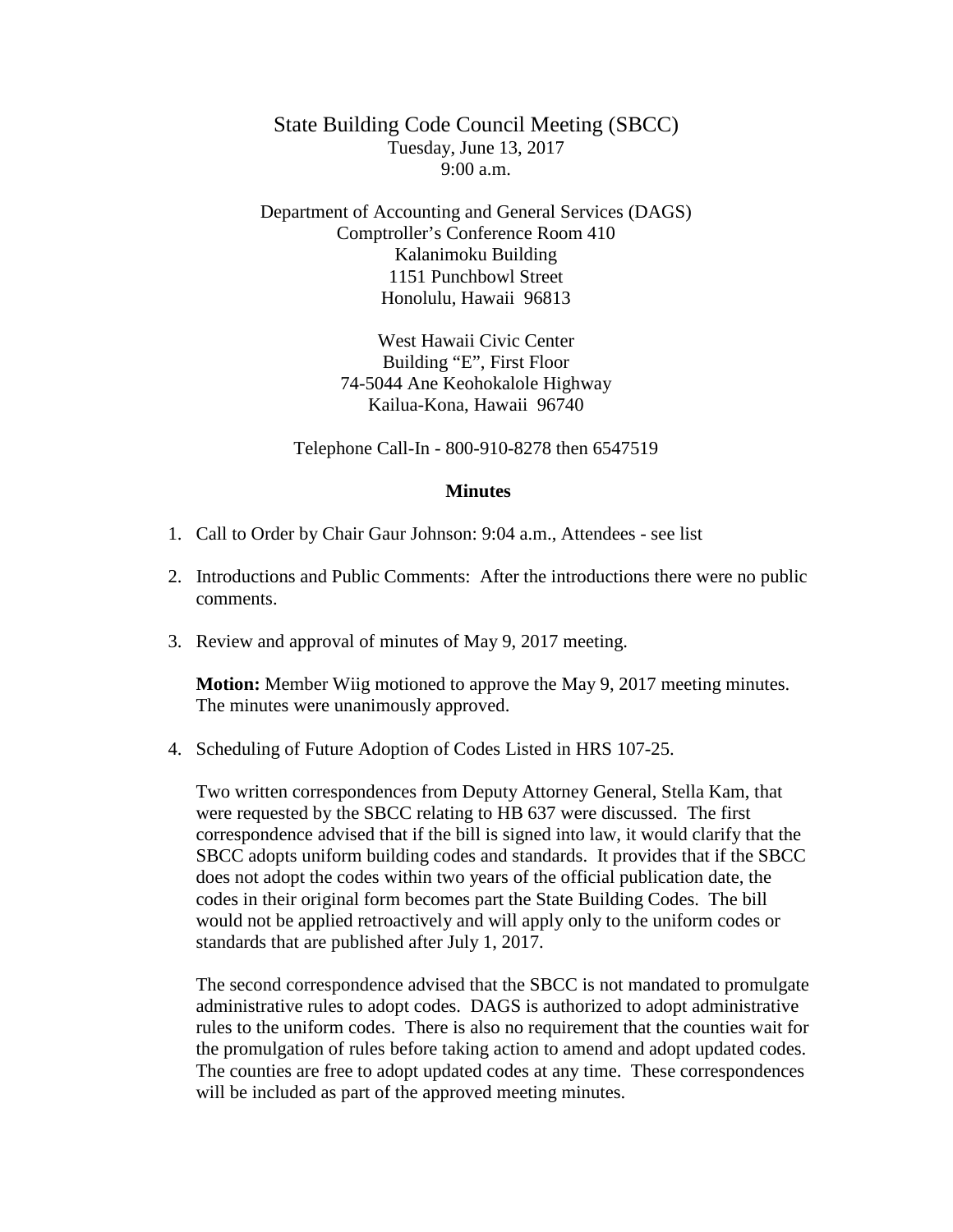Chair reported that a review of past meeting minutes revealed that the SBCC approved the drafted administrative rules to the uniform codes and authorized proceeding in the rule adoption process. At the time the SBCC believed it was their responsibility to promulgate administrative rules to the uniform codes.

Members reviewed a document that described the various steps in the code adoption process. Without the requirement to adopt rules, the SBCC will document only amendments to the uniform codes with consistent formatting, along with their justifications. In keeping with an open public forum, members agreed to inform past and current SBCC meeting participants and various code stakeholders on the review of all uniform codes and standards as it proceeds through the process. The revised adoption process document will be distributed by the Chair.

Chair discussed the Federal Emergency Management Agency (FEMA) grant and the future impact of SB 637. The grant was to be used for adoption costs for the International Building and Residential Codes.

- 5. Administrative rule process for adopting the State Uniform Plumbing Code (UPC) amendments. No update.
- 6. Administrative rule process for adopting for the State International Building Code (IBC) and the International Residential Code (IRC).
	- a. Update from the Subcommittee of Building Officials on the structural and non-structural provisions to the International Residential Code (IRC) 2012 edition. The subcommittee continued its review of the IRC 2012 edition prior to this meeting. Member Haigh reported that the fire sprinkler requirement for townhouses will be left in and the residential sprinkler requirement for one- and two-family dwellings will be removed. They will let each county decide on which appendices to adopt. The review will continue prior to next month's SBCC meeting.
	- b. Report from the residential fire sprinkler investigative committee. Member Rogers distributed committee meeting minutes prior to this meeting. The positions of the Department of Hawaiian Homelands and the Hawaii Housing Authority are in favor of not requiring residential fire sprinklers in the State Residential Code. The members discussed the costs and benefits that included savings from insurance discounts and lower post-fire recovery costs and displacement time when sprinklers are present. The committee minutes will be included as part of the approved meeting minutes.
	- b. Other Issues. There were no other issues.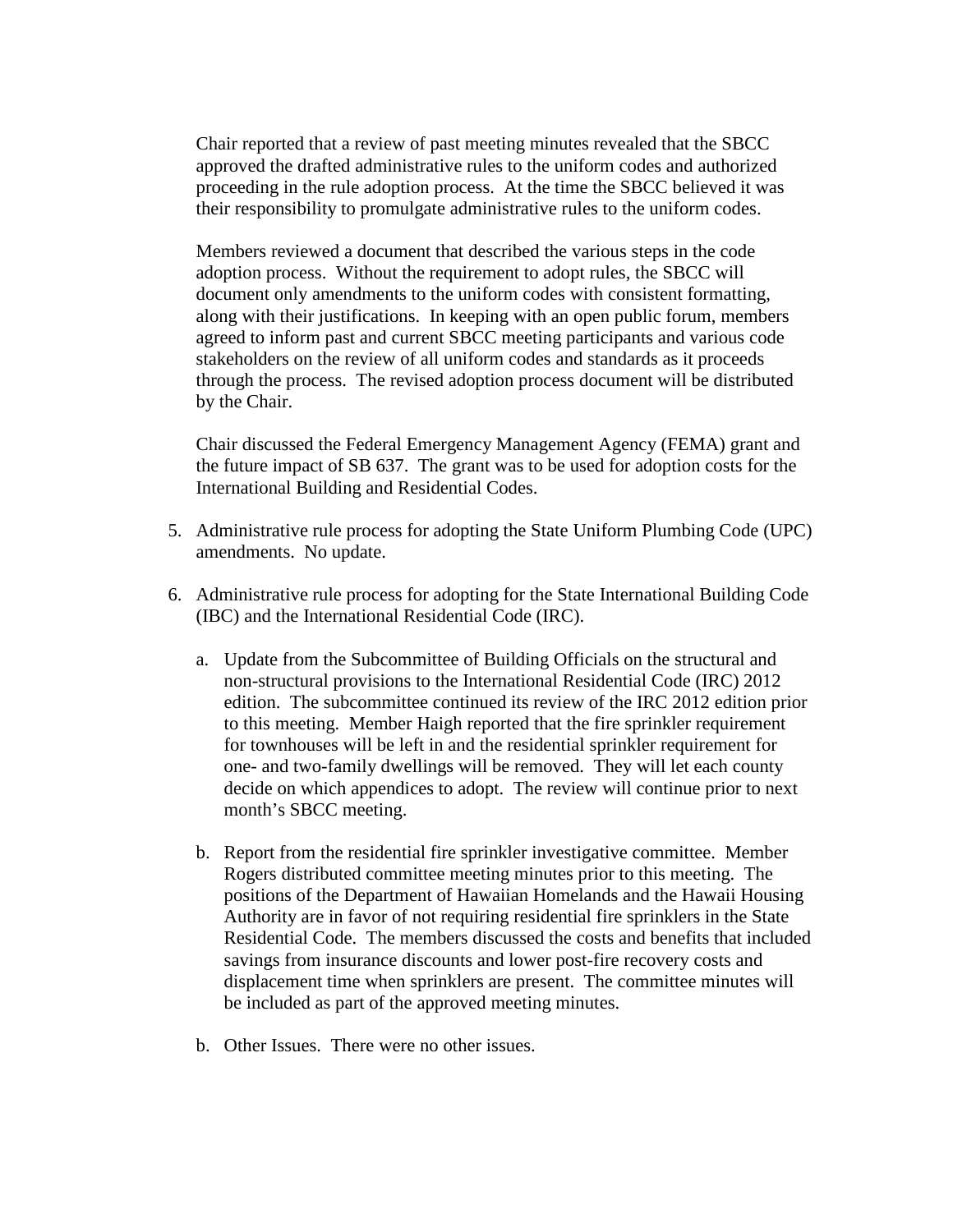- 7. Discussion of Future Administrative Support. The revised SBCC adoption process will be used to identify adoption costs for the FEMA grant.
- 8. Discussion of 2017 Legislation

The agenda item will be changed to "Discussion of 2018 Legislation".

- 9. Updates from the investigative committees:
	- a. Investigative committee for structural provisions for the 2012 IBC and IRC. See item #6.a. above.
	- b. Investigative committee for the non-structural 2012 provisions of IBC & IRC. Jim Reinhardt – See item #6a. above
	- c. Investigative committee for the IECC. Member Wiig reported that he received several inquiries about the county's timeline to adopt their IECC ordinances. Hawaii County requires an ordinance adoption before any new designs are approved.
	- d. Investigative committee for the UPC Member Serikaku stated they are reviewing water conservation requirements in the UPC 2015 edition and preparing for the review of the UPC 2018 edition when it is published next year.
	- e. Investigative committee for the Mechanical Code No update.
	- f. Investigative committee for the Green Code No update.
	- g. Investigative committee for the State Fire Code The committee will meet next week to finalize administrative rules to the State Fire Code 2015 edition.
	- h. Investigative committee for the National Electrical Code (NEC) Member Haigh is working on draft State amendments to the 2017 NEC.
	- i. Investigative committee on energy efficiency code coordination No update.
	- j. Investigative committee on communication and training.
		- 1) IECC 2015 edition training is being planned for each of the counties.
		- 2) NEC 2014 edition training has been scheduled for each county.
		- 3) Hawaii County of Building Officials annual conference held on Kauai was a success.